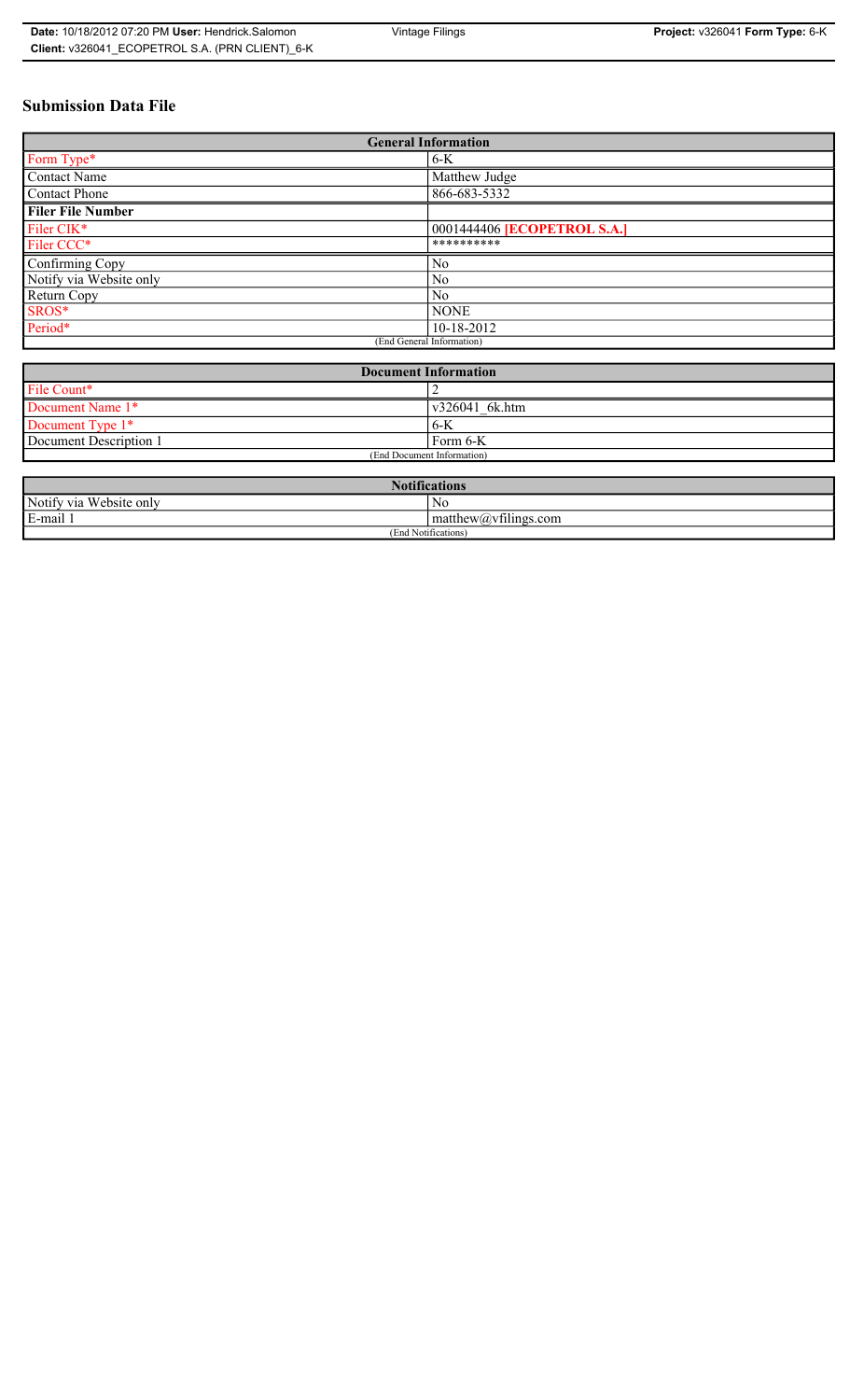### **SECURITIES AND EXCHANGE COMMISSION Washington, D.C. 20549**

#### **FORM 6-K REPORT OF FOREIGN PRIVATE ISSUER PURSUANT TO RULE 13a-16 OR 15d-16 OF THE SECURITIES EXCHANGE ACT OF 1934**

October 2012

Commission File Number: 333-153452

**ECOPETROL S.A.**

*(Exact name of registrant as specified in its Charter)*

Carrera 7 No. 37 – 69 BOGOTA – COLOMBIA

*(Address of registrant's principal executive offices)*

Indicate by check mark whether the registrant files or will file annual reports under cover Form 20-F or Form 40-F.

Form 20-F  $\boxtimes$  Form 40-F  $\Box$ 

Indicate by check mark if the registrant is submitting the Form 6-K in paper as permitted by Regulation S-T Rule 101(b)(1):

 $Yes$   $\Box$   $No$   $X$ 

Indicate by check mark if the registrant is submitting the Form 6-K in paper as permitted by Regulation S-T Rule 101(b)(7):

 $Yes$   $\Box$   $No$   $X$ 

Indicate by check mark whether by furnishing the information contained in this Form, the registrant is also thereby furnishing the information to the Commission pursuant to Rule 12g3-2(b) under the Securities Exchange Act of 1934.

 $Yes$   $\square$ 

If "Yes" is marked, indicate below the file number assigned to the registrant in connection with Rule 12g3-2(b): 82- N/A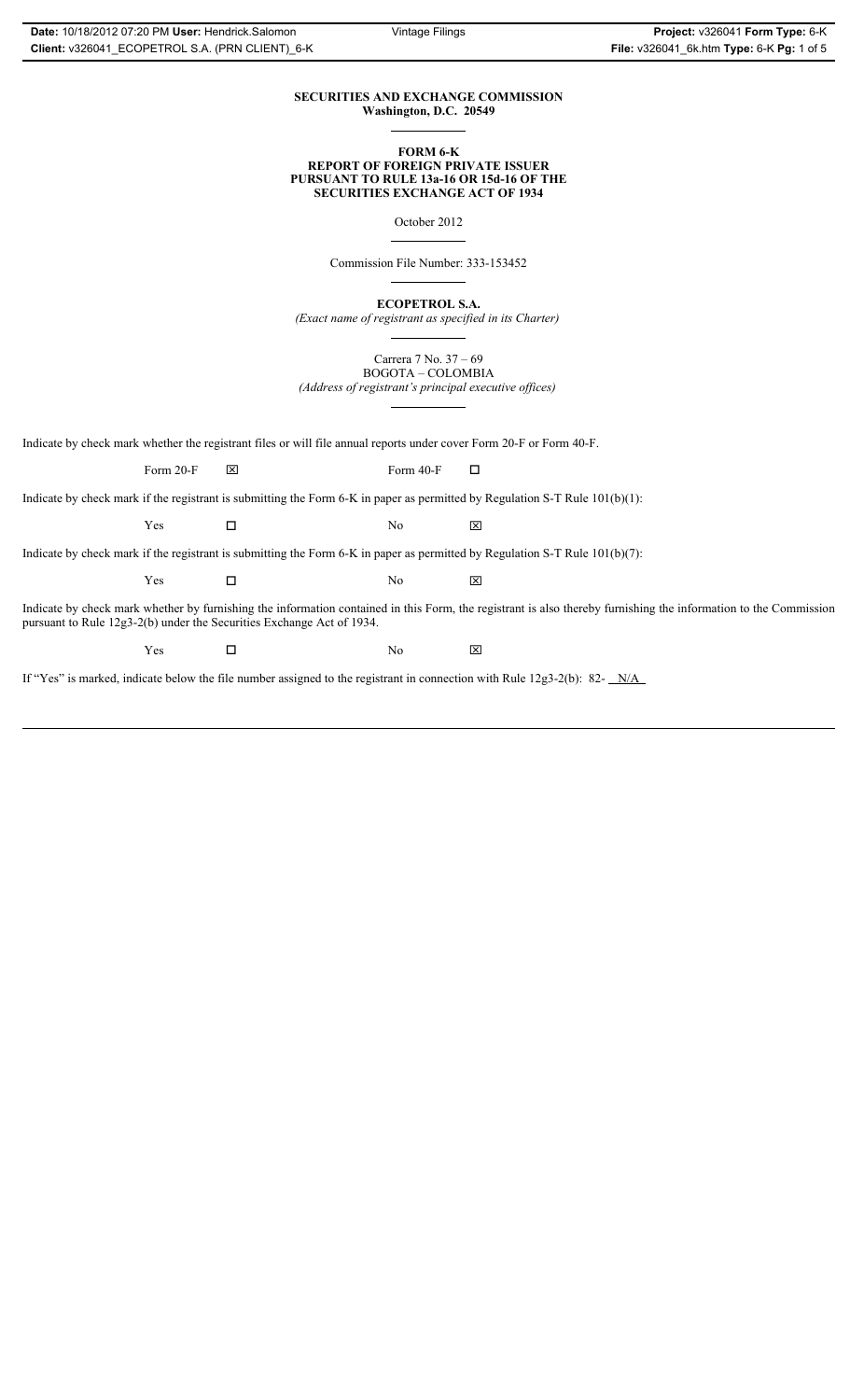

### **Ecopetrol Submits Top Bids for 12 Blocks in Round Colombia 2012**

- x **Alliances with oil companies such as ExxonMobil, Anadarko and Repsol.**
- x **Increases number of blocks for developing unconventional resources.**
- Strengthens strategic position in the Caribbean offshore and heavy crudes.

Ecopetrol S.A. (BVC: ECOPETROL; NYSE: EC; TSX: ECP) reports that it has submitted the best offers for 12 exploratory blocks in the Round Colombia 2012, following the opening of bidding held yesterday by the National Hydrocarbons Agency (Agencia Nacional de Hidrocarburos, ANH) in Cartagena, Colombia.

Of the 12 blocks, Ecopetrol holds a 100% stake in six of them, and the remaining six in partnerships with Anadarko, ExxonMobil, Repsol, and Hocol. The total area of the blocks is approximately 3.1 million hectares and are located in the following basins: Llanos, Mid Magdalena Valley, Caguan-Putumayo, Catatumbo, Cordillera, and the Colombian Caribbean offshore.

In this round, the ANH auctioned blocks for exploration and production of unconventional hydrocarbons. Ecopetrol has carried out activities in this type of hydrocarbons, and yesterday's bidding should allow it to increase its strategic position in five new blocks. Ecopetrol holds a 100% stake in three blocks, and two of the blocks are held in partnership with ExxonMobil.

In conventional hydrocarbons, Ecopetrol submitted the top bid for seven blocks. In two of them, it holds a 100% interest, and in the other five, it holds jointly with Anadarko (two blocks), ExxonMobil (one block), Repsol (one block), and Hocol (one block), the latter a company of the Ecopetrol Corporate Group.

One of the two blocks in the Caribbean Offshore is held in partnership with Anadarko Colombia Company while the other is held in partnership with Repsol Exploracion Colombia S.A. These alliances with oil companies that have a broad experience in offshore exploration and production, are part of Ecopetrol S.A.'s strategy of strengthening its presence in this basin.

Ecopetrol's investment in these 12 blocks is estimated at US\$370 million during the initial phase of exploration over the next three years, which includes the minimum mandatory commitments and the additional investment offered in the round.

Following the verification of documents and analysis of the information submitted by the companies, the ANH expects to award the blocks on November 26, followed by the signing of contracts between November 27 and December 21 of 2012.

We expect the results obtained in Round Colombia 2012 to strengthen Ecopetrol's strategic position, and to signal that major oil companies have confidence in Ecopetrol, which should contribute to our strategy that aims at increasing reserves and achieving production of 1.3 million by 2020.

The following is a summary of the 12 blocks:

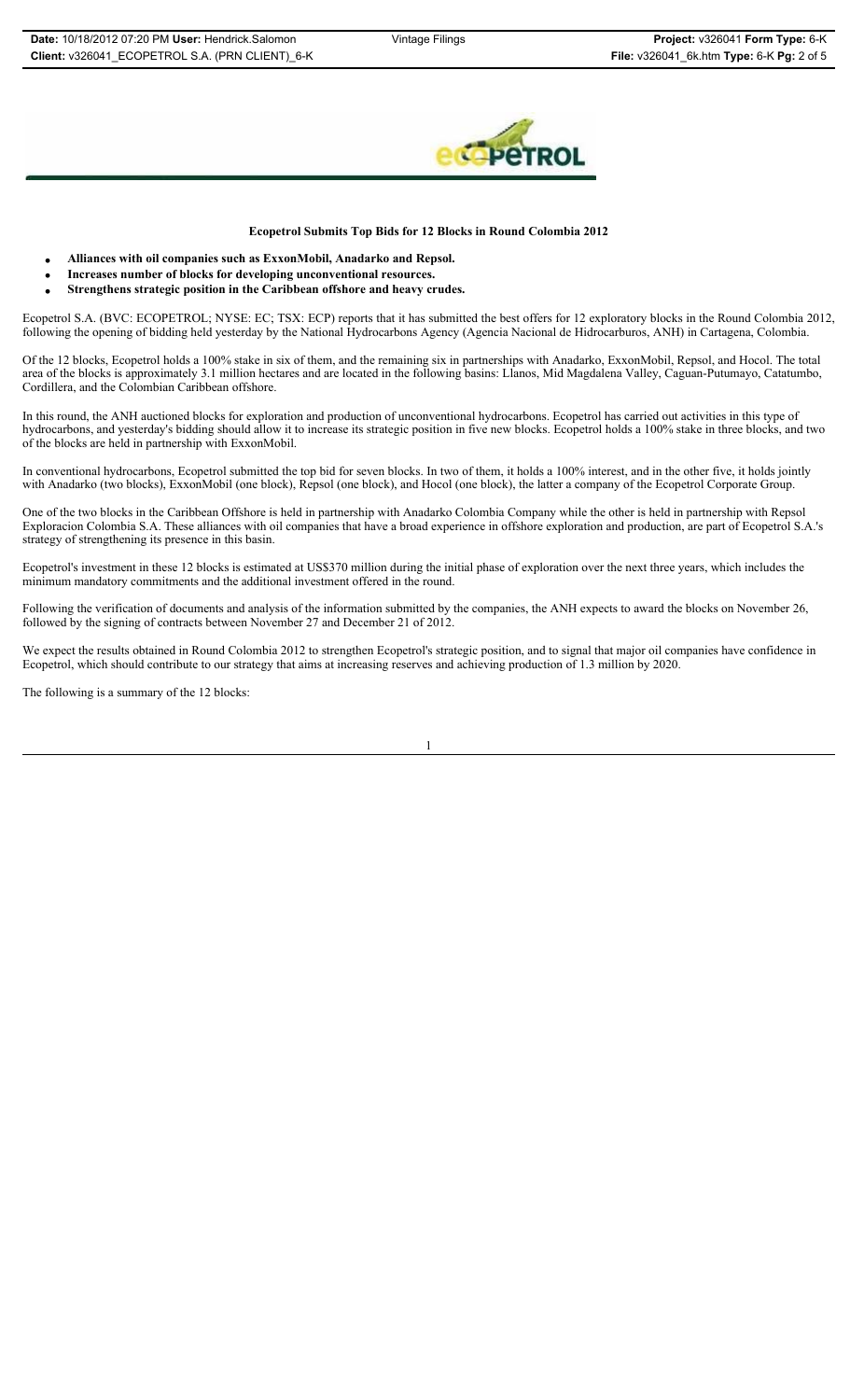

| <b>Block</b>      | Basin          | Companies             | Share of<br>Production<br>ANH $(\% )$ | Expected<br>Additional<br>Investment<br>(US\$ million) | Type of Block                                  |
|-------------------|----------------|-----------------------|---------------------------------------|--------------------------------------------------------|------------------------------------------------|
| PUT <sub>13</sub> | <b>PUT</b>     | Ecopetrol S.A.        | $7\%$                                 | \$1.6                                                  | Type 2 – Conventional Continental and Offshore |
| URA4              | <b>URA</b>     | UT Anadarko Ecopetrol | 3%                                    | \$0.6                                                  | Type 2 - Conventional Continental and Offshore |
| PUT <sub>17</sub> | CAG - PUT      | Ecopetrol S.A.        | $1\%$                                 | \$31.8                                                 | Type 3 - Conventional Continental and Offshore |
| COR <sub>46</sub> | <b>COR</b>     | $UT EM - ECP$         | $1\%$                                 | \$55.1                                                 | Type 3 - Conventional Continental and Offshore |
| AMA4              | <b>AMA</b>     | UT Ecopetrol Hocol    | $1\%$                                 | \$43.7                                                 | Type 3 - Conventional Continental and Offshore |
| COL <sub>5</sub>  | <b>COL</b>     | UT Anadarko Ecopetrol | $1\%$                                 | \$11.5                                                 | Type 3 - Conventional Continental and Offshore |
| <b>GUAOFF1</b>    | <b>GUA OFF</b> | UT Repsol Ecopetrol   | $1\%$                                 | \$28.5                                                 | Type 3 - Conventional Continental and Offshore |
| CAT <sub>3</sub>  | <b>CAT</b>     | Ecopetrol S.A.        | $1\%$                                 | \$3.0                                                  | Type 2 – Unconventional Continental            |
| COR62             | <b>COR</b>     | $UT ECP - EM$         | $1\%$                                 | \$22.1                                                 | $Type 2-Unconventional Continental$            |
| VMM5              | <b>VMM</b>     | Ecopetrol S.A.        | $1\%$                                 | \$11.8                                                 | Type 2 – Unconventional Continental            |
| VMM16             | <b>VMM</b>     | Ecopetrol S.A.        | $1\%$                                 | \$6.0                                                  | $Type 2-Unconventional Continental$            |
| <b>VMM29</b>      | <b>VMM</b>     | $UT ECP - EM$         | $1\%$                                 | \$3.5                                                  | Type 2 – Unconventional Continental            |

### **Cartagena, Colombia, October 18 of 2012**

*Ecopetrol is Colombia's largest integrated oil & gas company, where it accounts for 60% of total production. It is one of the top 50 oil companies in the world and the fourth largest oil company in Latin America. The Company is also involved in exploration and production activities in Brazil, Peru and the United States Gulf Coast, and owns the main refineries in Colombia, most of the network of oil and multiple purpose pipelines in the country, petrochemical plants, and is entering into the biofuels business.* 

*This release contains forward-looking statements relating to the prospects of the business, estimates for operating and financial results, and those related to growth prospects of Ecopetrol. These are merely projections and, as such, are based exclusively on the expectations of management concerning the future of the business and its continued access to capital to fund the Company's business plan. Such forward-looking statements depend, substantially, on changes in market conditions, government regulations, competitive pressures, the performance of the Colombian economy and the industry, among other factors; therefore, they are subject to change without prior notice.*

### **Contact us for any additional information:**

**Investor Relations Alejandro Giraldo**  Phone: +571-234-5190 Email: investors@ecopetrol.com.co

**Media Relations (Colombia)** 

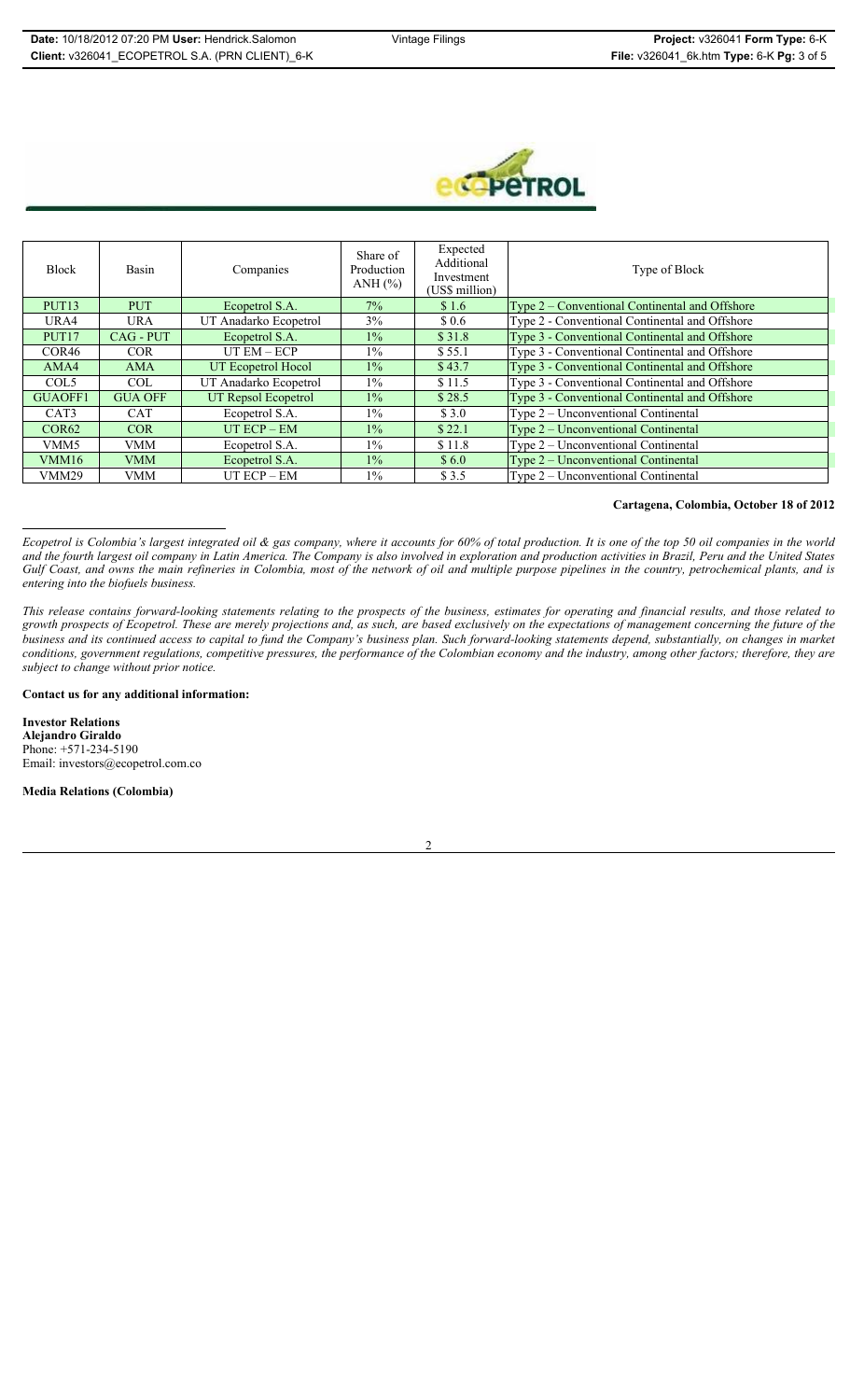

**Mauricio Téllez**  Phone: + 571-2345377 Fax: +571-2344480 Email: mtellez@ecopetrol.com.co